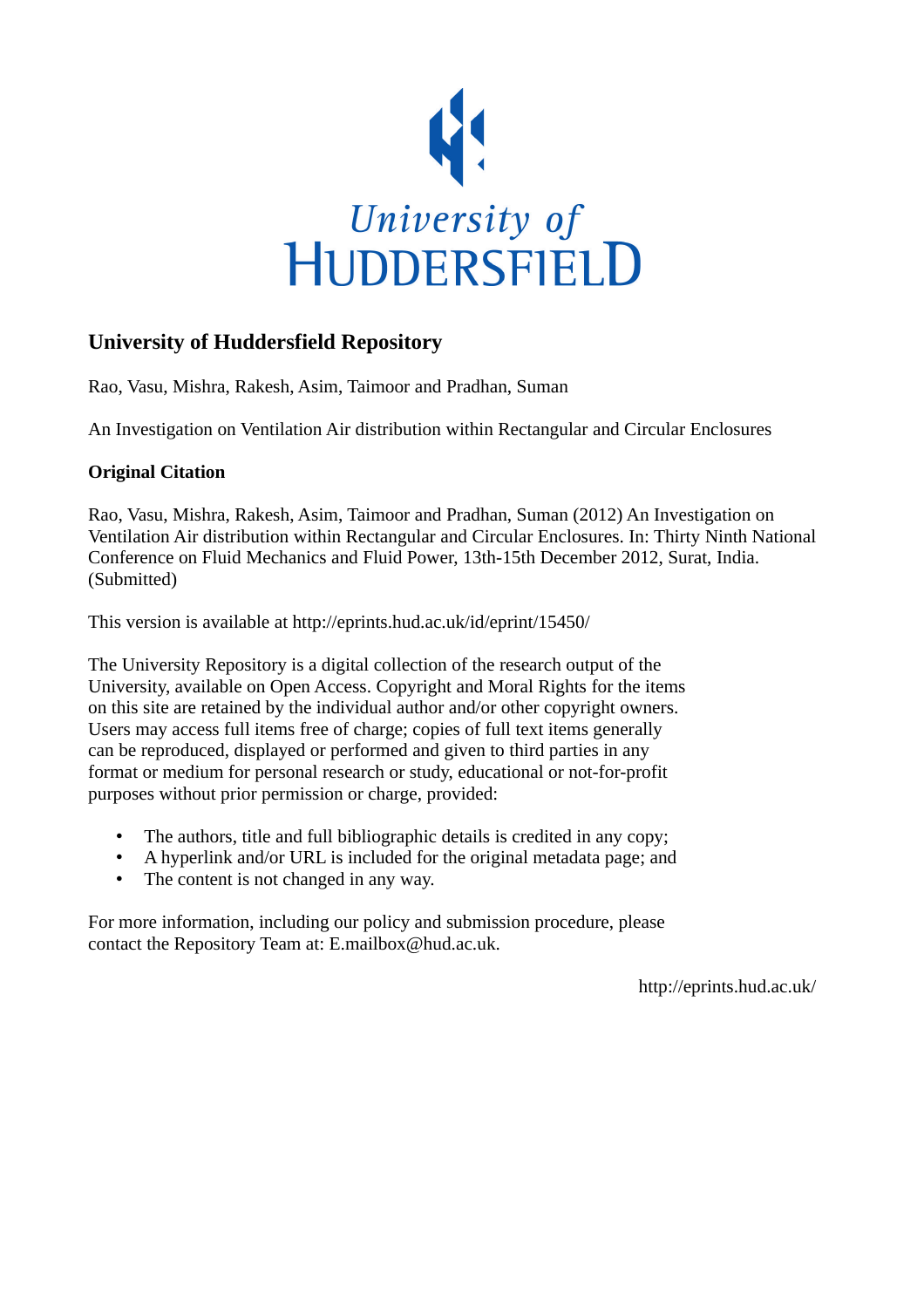**December 13-15, 2012, SVNIT Surat, Gujarat, India**

### **FMFP2012 - 51**

# **An Investigation on Ventilation Air distribution within Rectangular and Circular Enclosures**

 Huddersfield, UK Huddersfield, UK h.v.rao@hud.ac.uk r.mishra@hud.ac.uk

**Taimoor Asim** Suman Pradhan Number 2012 at the Suman Pradhan University of Huddersfield University of Huddersfield Huddersfield, UK and the UK Huddersfield, UK taimoor.asim@hud.ac.uk s.r.pradhan@hud.ac.uk

#### **Vasu Rao Rakesh Mishra**

University of Huddersfield University of Huddersfield

#### **ABSTRACT**

One of the important parameters that dictate the effectiveness of ventilation system is air change rate. The air change rate provides overall effectiveness of ventilation in an enclosed space and it needs to be examined with age of air particles to decide about overall effectiveness. Age of air particles is the time air at a location spends inside the enclosure and hence provides useful information about presence of secondary flows. A range of tools have been used to predict local and global effectiveness of a typical ventilation system for a specific work environment. Computational fluid dynamics has proven to be an effective tool in this regard. The present work highlights various issues needed to keep in consideration while designing meeting rooms in busy manufacturing environments. Two meeting room configurations have been proposed and ventilation requirements for these enclosures have been estimated. Furthermore for two different fan configurations, interior enclosure conditions have been predicted.

*Keywords:* Computational Fluid Dynamics, Drill Bit, Velocity Ratio, Static Pressure

#### **INTRODUCTION**

The current trend in busy working environments is to develop work specific enclosures for satisfactory work outputs. The work place environment is changing from generic work environments to specific work environments. Work specific enclosures need to be designed specifically for the requirements of the work. Provisions must be made for comfortable working environments in such locations. One of the most important requirements is provision of ventilation air with little noise. The ventilation effects can be best represented by movement and distribution of air in the space. The air distribution and its travel path are fairly complex and these depend on many geometric, fluid and flow parameters. These parameters include air inlets and outlets, doors and windows, wall cracks etc. Presence of various thermal sources also affects local flow patterns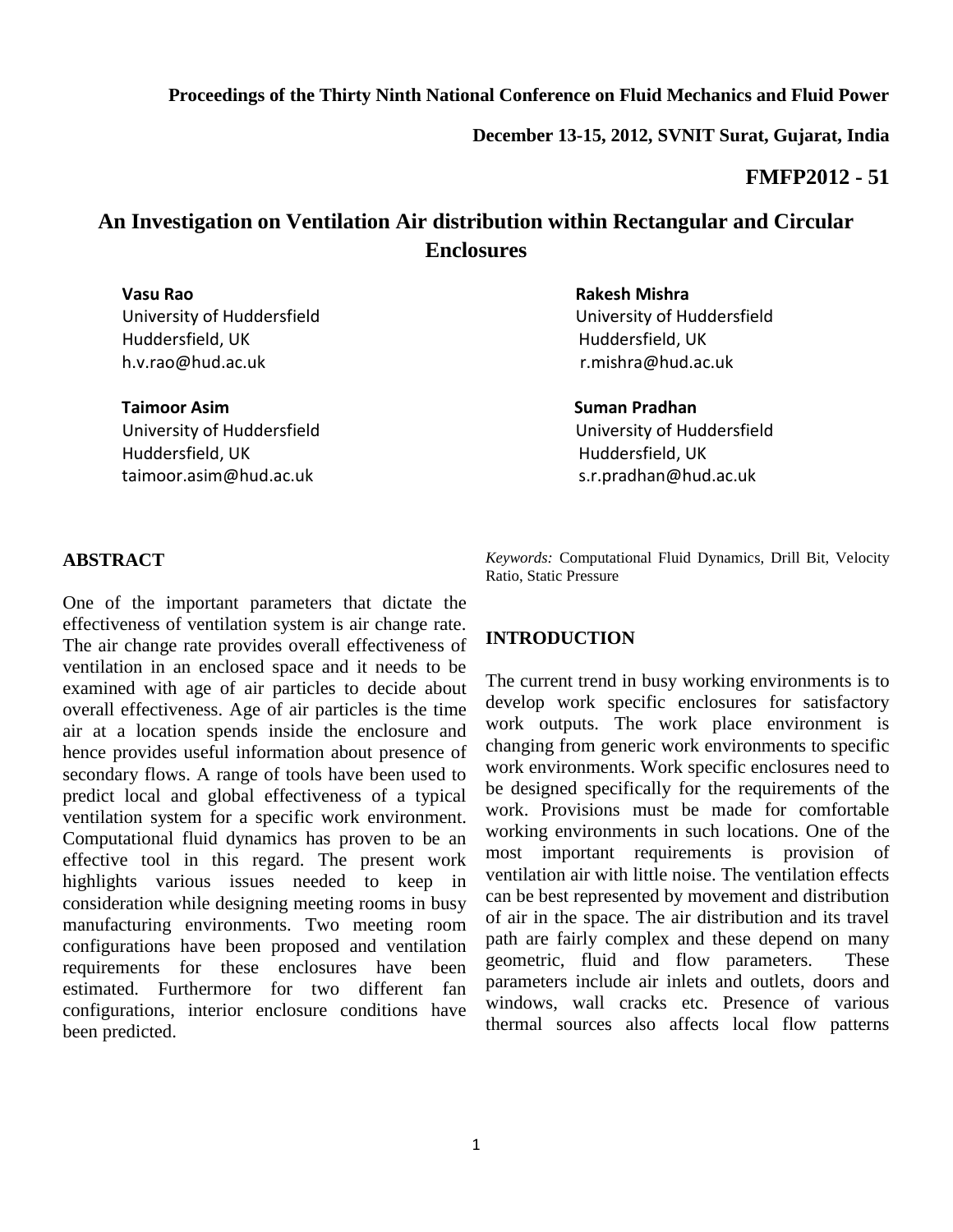(Murakami et. al., 1992 and Lim et. al., 2007 and Jiang et. al., 2004)

### **MODELLING AND SIMULATION**

To understand effectiveness of rectangular and circular meeting room configurations in providing better ventilation performance, a detailed fluid dynamic investigation of the proposed system was carried out.

Three dimensional Navier Stokes Equations (eq. (1)), are numerically solved for turbulent flow of air in the enclosures to obtain the flow velocity components in x, y and z directions. The pseudo-time iteration method is used to iterate the solution until steady state solution is achieved. The pressure correction technique is implemented by assuming a pressure distribution to estimate velocity components and then correcting the pressure gradient to satisfy the continuity equation (eq. (2)). This technique is explained in details in several computational fluid dynamics textbooks [1, 2, and 3]. A simple flow chart for the computational technique is shown in fig. 1.

$$
\frac{\partial(\rho u)}{\partial t} + div(\rho u \mathbf{u}) = -\frac{\partial p}{\partial x} + div(\mu \operatorname{grad} u) + SM_x
$$

$$
\frac{\partial(\rho v)}{\partial t} + div(\rho v \mathbf{u}) = -\frac{\partial p}{\partial y} + div(\mu \operatorname{grad} v) + SM_y
$$

$$
\frac{\partial(\rho w)}{\partial t} + div(\rho w \mathbf{u}) = -\frac{\partial p}{\partial z} + div(\mu \operatorname{grad} w) + SM_z
$$

$$
\frac{\partial \rho}{\partial t} + div(\rho u) = 0
$$
 (2)

Numerical flow models were developed for enclosure configurations as shown in figs.  $2(a)$  and  $2(b)$ considering the symmetry about the vertical and axial planes through the axis of the duct-fan supplying the ventilation air. The models used half of the geometry to reduce memory requirements and hence symmetry boundary condition was used. Commercial CFD package was utilized to regenerate the flow geometry. The geometric details of the models developed are shown in fig. 3.



Fig. 1 Computational fluid dynamics flowchart



Fig. 2: (a) Rectangular Room (b) Circular Room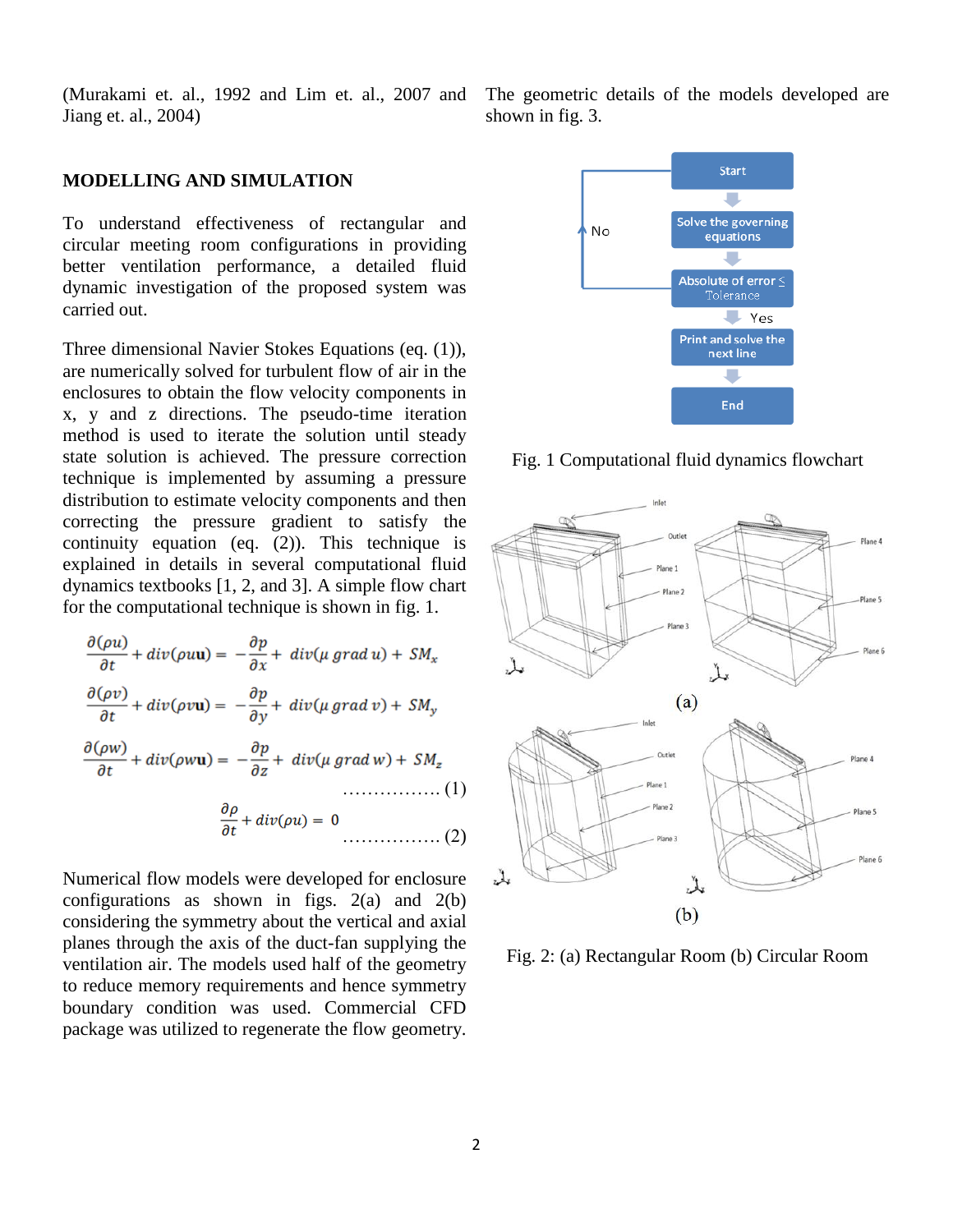

Fig. 3 Geometric details of the rooms

The developed models were then supplied with necessary boundary conditions and solver settings. These details are summarised in table 1.

| <b>Parameter</b> | <b>Description</b>      |
|------------------|-------------------------|
|                  |                         |
| Solver           | Pressure based steady   |
| Gradient         | Green Gauss Node based  |
| Discretisation   | $2nd$ order upwind      |
| scheme           |                         |
| Turbulence model | $k - \varepsilon$       |
| Inlet            | Velocity inlet          |
| Outlet           | Pressure outlet at zero |
|                  | gauge                   |
| Walls            | No slip                 |

Table 1 Boundary conditions and solver settings

The flow of air inside the room has been assumed to be steady to simplify the numerical modelling of the flow phenomena. The air flow velocities within the enclosures have negligible compressibility effects and hence pressure based solver has been chosen. Green gauss node based gradient and 2nd order upwind spatial discretisation scheme have been specified for better accuracy of the results. K-ε turbulence model has been shown to provide fairly accurate solution for such problems. The outlet has been assumed to be at atmospheric pressure and noslip boundary conditions have been specified to the walls of the enclosures.

#### **RESULTS AND DISCUSSION**

The static pressure differential between the inlet and outlet for a given flow rate for both type of enclosures was obtained from the flow models. As expected the pressure drop values increased with increasing flow rates for both the geometries. However, the flow rates against pressure differential characteristics for the rectangular and circular geometries have negligible difference (fig. 4). The rectangular box has a slightly higher pressure drop for a given flow rate. The European Standard specifies the requirement of 144 m3/hr ventilation air for the room occupied by 4 adults. Therefore, the fan power requirement can be estimated for effective ventilation. From the curves it can be seen that any fan providing 144 m3/hr flow rate and 40 Pa pressure will be able to satisfy the requirements. The characteristics of a fan at two different speeds were superimposed on room ventilation requirement curve to obtain operating conditions.

As can be seen from the figures, for two angular speeds the fan characteristics are different. The steady state operating points for the fan were obtained from the co-ordinates of the points of intersection of system and fan curves. This gives:

a) Flow rate of 175 m3/hour for fan speed of 1900 rpm for both rectangular and circular enclosures

b) Flow rate of 203 m3/hour for fan speed of 2250 rpm for both rectangular and circular enclosures

The flow features obtained in the enclosures have been discussed to analyse the global effectiveness of the proposed ventilation system. The air distribution within the enclosures has been depicted through the use of pressure and velocity contours on the various planes shown in figs. 2(a) and 2(b) respectively for both rectangular and circular enclosures. The axes shown are defined as: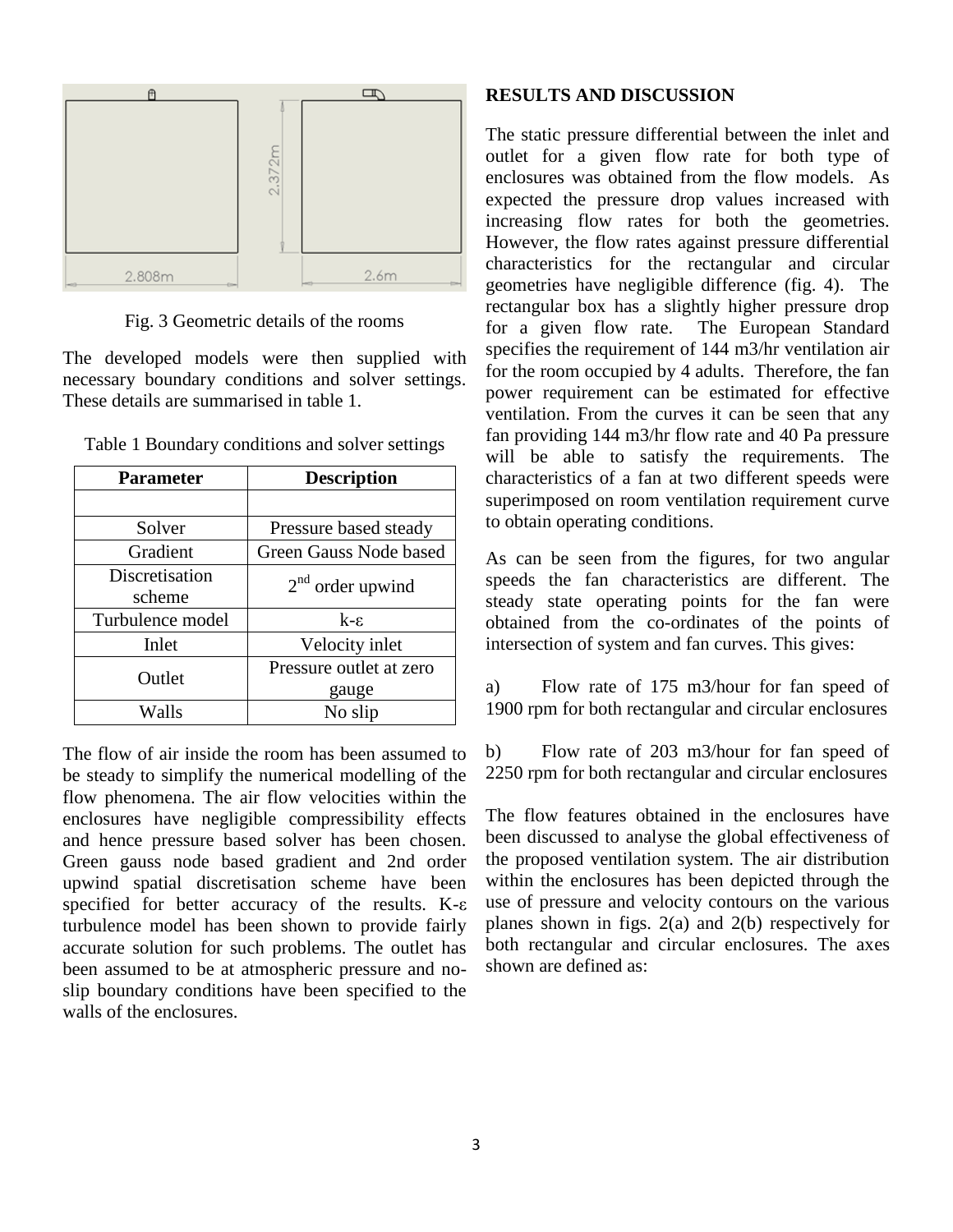

Fig. 4 System and fan characteristics

- x axis : direction of centreline of duct fan. Fan exit to inlet to cowl is +ve direction
- y axis : vertical upward direction
- z axis : horizontal direction from air exit slot towards the box interior.

The flow parameter's distribution within these enclosures at 175 m3/hr and 203 m3/hr i.e. 3 m/sec and 5 m/sec of inlet velocity, is discussed below.

Figures 5(a) and 5(b) show the pressure and velocity distributions on plane 1 in rectangular enclosure at 175 m3/hr. The results depict low pressure of -1.76 Pa in the vicinity of the air inlet to the enclosure and high pressure in excess of 2 Pa at the wall. The pressure distribution at other locations is fairly uniform. Figure 5(b) depicts high velocity of 2.75 m/sec at the top of the enclosure where the air has been introduced. This distribution of pressure and velocity of the flow inside the enclosure is in agreement with the expected distribution.

Figures 6(a) and 6(b) show the pressure and velocity distributions on plane 1 in rectangular enclosure at

203 m3/hr. The results depict the same trend as seen in case of 175 m3/hr i.e. low pressure and high velocity region in the vicinity of the air inlet to the enclosure. The pressures and velocities at the corresponding locations are however higher for 203 m3/hr.

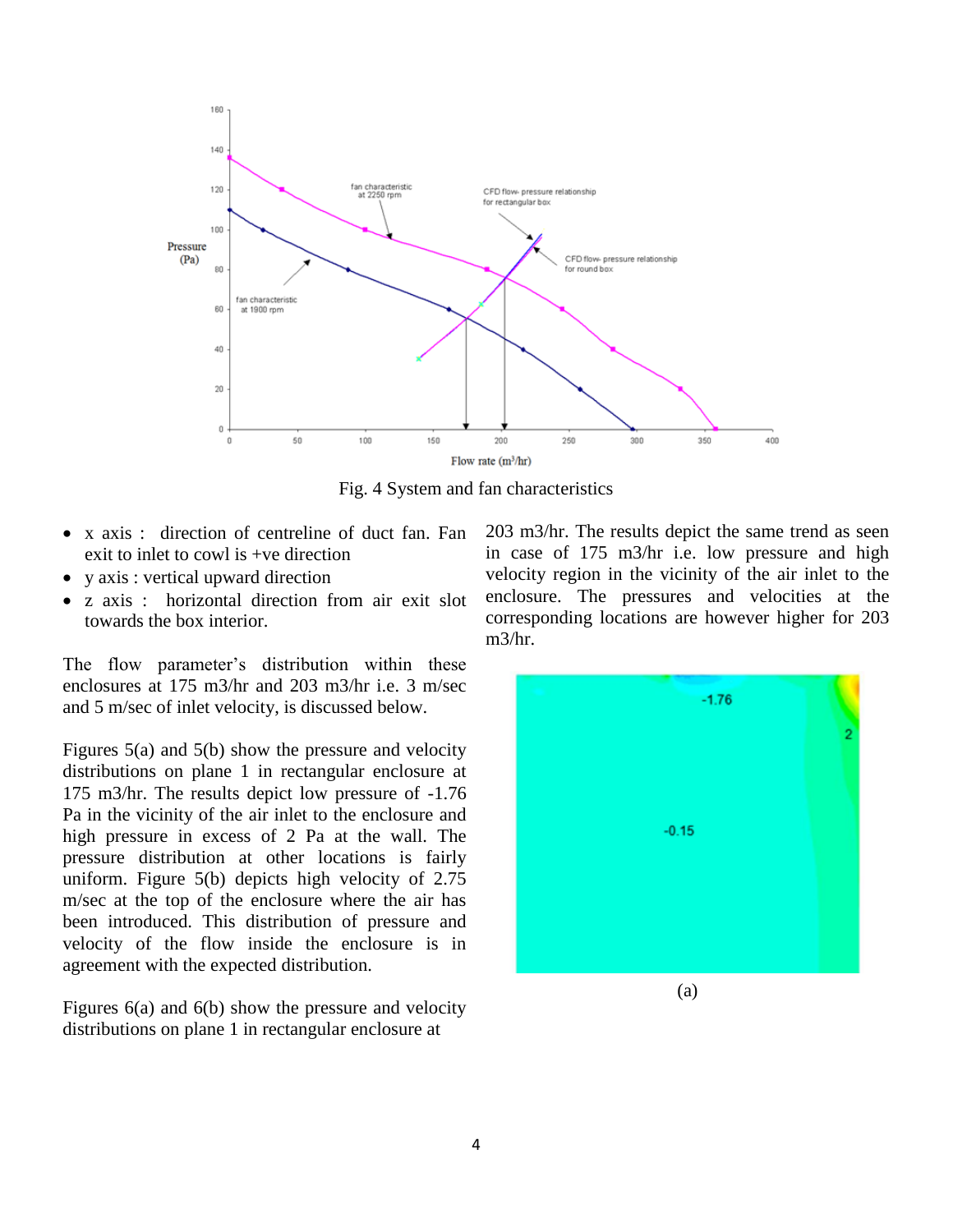

Fig. 5: (a) Pressure field on plane 1 at 175 m3/hr (b) Velocity field on plane 1 at 175 m3/hr





Fig. 6: (a) Pressure field on plane 1 at 203 m3/hr (b) Velocity field on plane 1 at 203 m3/hr

In order to analyse the uniformity of the air flow inside the circular enclosure at various flow rates, pressure and velocity fields have been shown in figs. 7 and 8. It can be seen that the area near the air intake depicts region of lower pressure and higher velocity. Pressure and velocity are higher for higher inflow rate of 203 m3/hr as compared to lower flow rate of 175 m3/hr.



Fig. 7: (a) Pressure and (b) velocity fields on plane 1 at 175 m3/hr

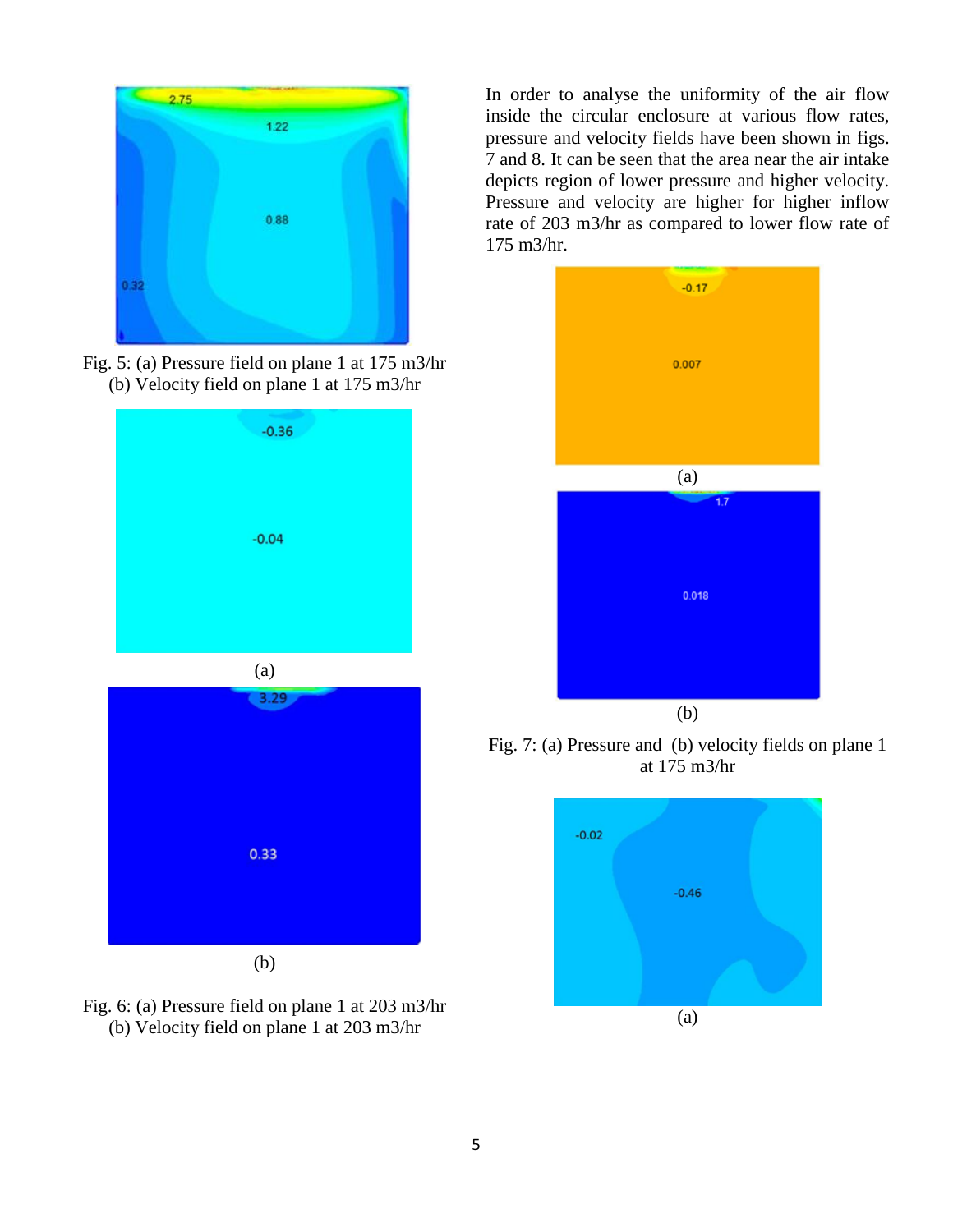

Fig. 8: (a) Pressure and (b) velocity fields on plane 1 at 203 m3/hr

The aforementioned results indicate that the air flow inside the enclosures is fairly uniform at the mentioned flow rates and hence fulfils the requirement of adequate ventilation and air supply. In order to further investigate the uniformity inside the enclosures, pressure fields have been included here at locations away from the inlet of the air flow i.e. planes 2 and 3 in figs. 2(a) and 2(b).

Figures 9(a) and 9(b) depict the pressure distribution at plane 2 and 3 respectively for rectangular enclosure at an inflow rate of 175 m3/hr. The results show that the pressure increases from -1.76 Pa to - 0.23 Pa and from -0.23 Pa to -0.09 Pa in the direction away from the inflow to the enclosure. The results further suggest that the flow has been distributed in the enclosure reasonably uniformly.

Figures 10(a) and 10(b) depict the pressure distribution at plane 2 and 3 respectively for circular enclosure at an inflow rate of 175 m3/hr. The results show the same trend as for the rectangular enclosure i.e. the pressure increases, and hence velocity decreases, away from the location of inflow to the enclosure. The pressure increases from -0.17 Pa to 0.004 Pa and from 0.004 Pa to 0.007 Pa from plane 1 to 2 and from plane 2 to 3 respectively.



Fig. 9: Pressure distribution at (a) Plane 2 and (b) Plane 3

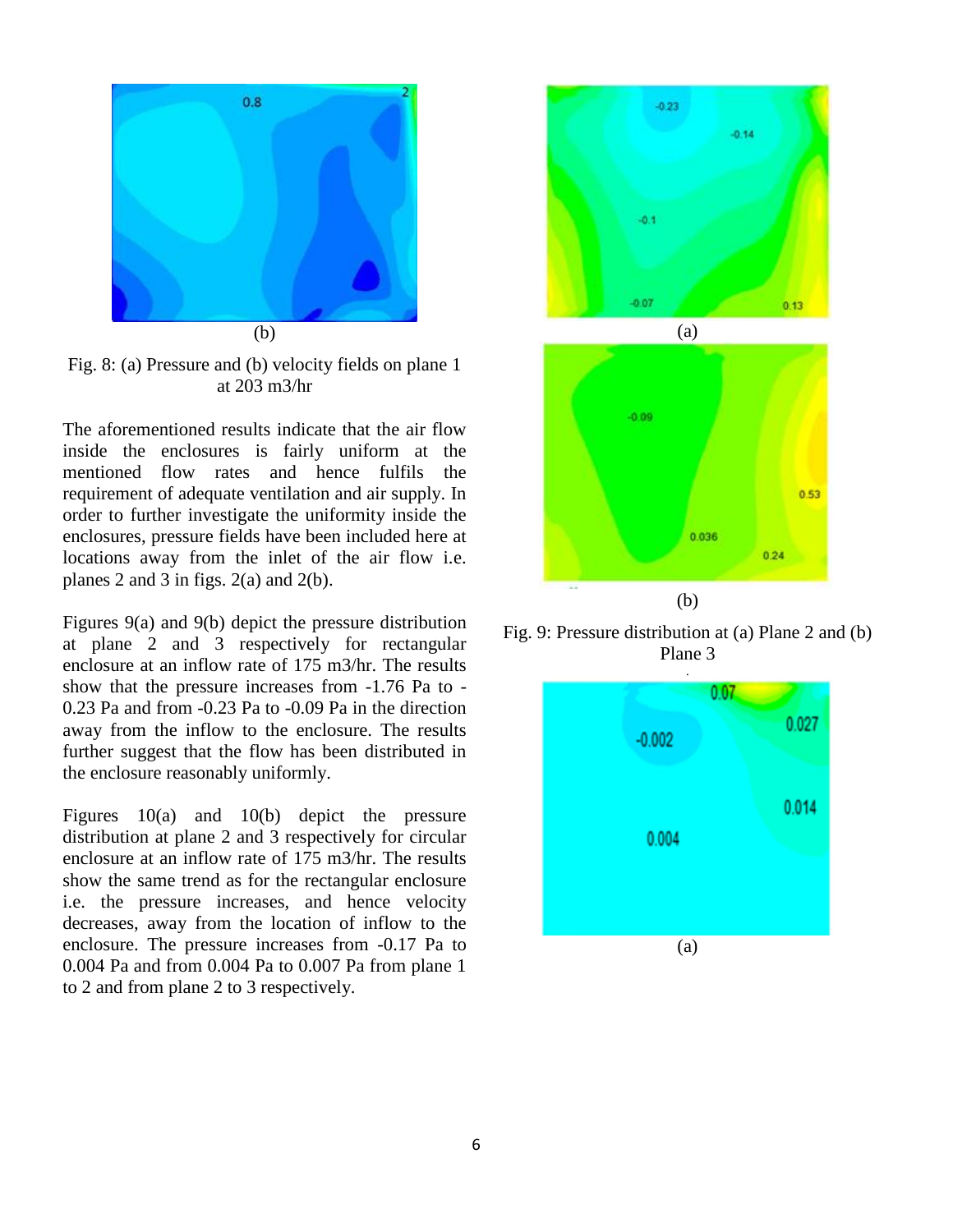

Fig. 10: Pressure distribution at (a) Plane 2 and (b) Plane 3

To investigate the distribution of the air flow inside the enclosures virtual planes have been constructed inside the enclosures in the vertical direction for analysis purposes. These planes corresponds to planes 4, 5 and 6 in figs.  $2(a)$  and  $2(b)$  where plane 4 is the one nearest to the inflow and 6 being the farthest.

Figures 11(a), 11(b) and 11(c) depict the velocity distribution at the aforementioned planes for rectangular enclosure at a flow rate of 175 m3/hr. Figures 12(a), 12(b) and 12(c) depicts the velocity fields on the vertical planes for circular enclosure at inflow rate of 175 m3/hr.

The results show that the flow velocity is highest near the inflow and reduces at the locations away from the inlet. Furthermore, flow velocity reduces as the vertical distance from the inlet increases. For example, in figs. 11(a-c), the velocity decreases from 2.56 m/sec to 0.94 m/sec and then from 0.94 m/sec to 0.64 m/sec as the flow propagates from plane 4 to 5 and 5 to 6 respectively in rectangular enclosure supplied with an inlet velocity of 3 m/sec.

Furthermore, in case of circular enclosure with an inflow rate of 175 m3/hr, the velocity of the flow

reduces from 0.2 m/sec to 0.001 m/sec and from 0.001 m/sec to 0.0003 m/sec moving from plane 4 to 5 and plane 5 to 6 respectively.

In the simulations the enclosures have been assumed to be empty. Hence, the fan capacity will be adequate to supply the minimum ventilation air, even after including the reduction of air flow which may occur due to occupancy of the room, assuming that the ratio of the volume of the occupying objects to the volume of the empty box is less than 0.1.







Fig. 11: Velocity contours at (a) Plane 4, (b) Plane 5 and (c) Plane 6